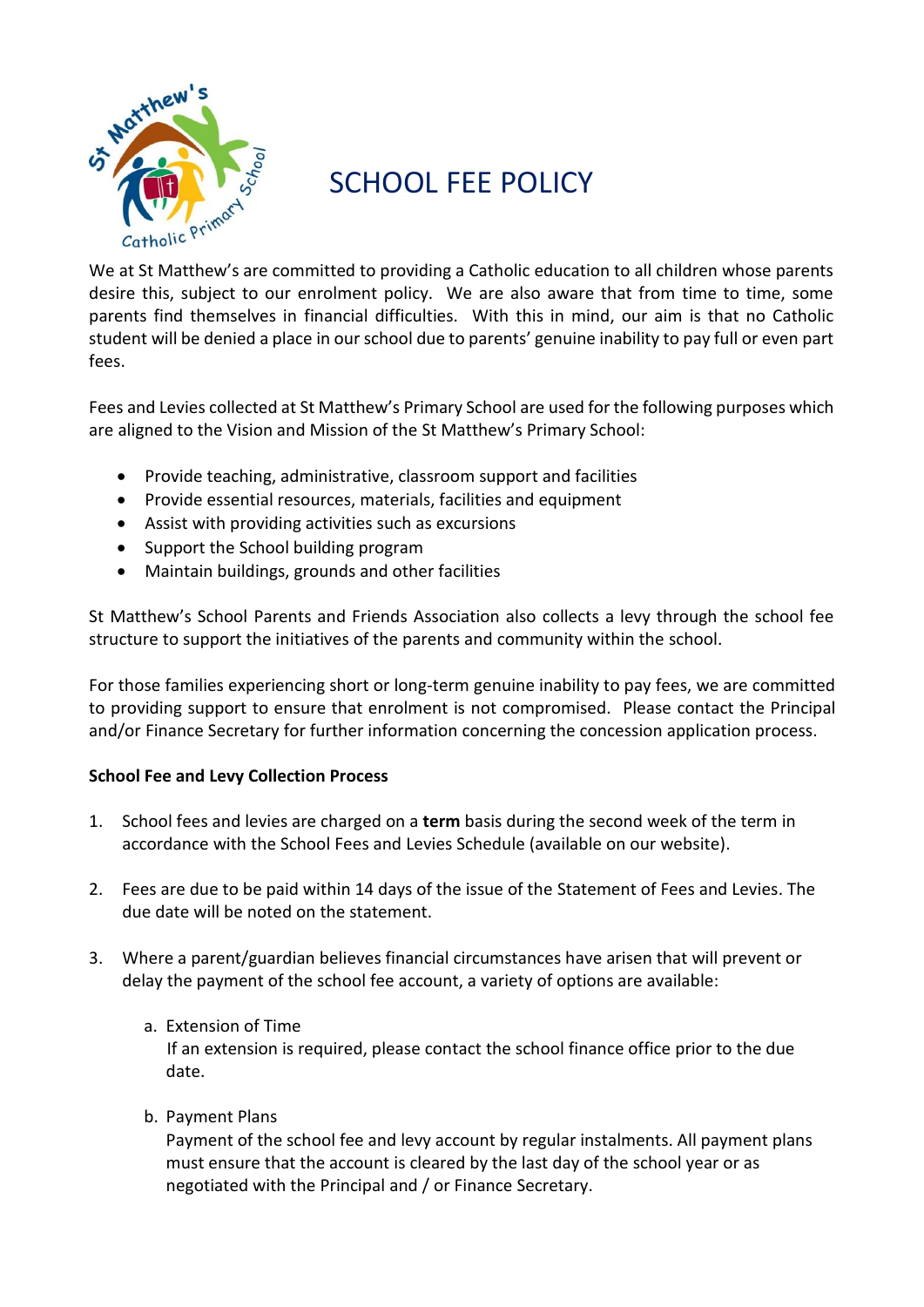c. Fee Concessions

In cases of financial hardship an application may be made for a fee concession.

- (i) Concession applications are accepted at the commencement of each year or at any point imitated by the family. Concessions are issued for a maximum period of 12 months within a calendar year. Consideration for a subsequent 12-month period will require a new application.
- (ii) A compassionate and just approach under the mission and values of Brisbane Catholic Education and St Matthew's Primary School is used when reviewing applications. The same process is adopted by all Brisbane Catholic Education schools for assessing eligibility.
- (iii) Concession application forms are available at the school finance office.
- (iv) All matters are dealt with on a confidential basis.

## 4. Recovery of unpaid fees

In fairness to families who pay their school fees regularly and on time, our school will follow up all overdue school fee accounts.

- a. A reminder statement/notice/letter will be issued within 7 days to any family who has not settled their school fee account by the due date where a payment plan or other arrangements are not in place.
- b. If payment or a suitable response is not received within 7 days of the reminder statement, contact with the parent will be made via telephone, mail or email.
- c. If after two weeks from this second reminder satisfactory arrangements have not been reached, the account may be sent to the college Debt Collection agency. In serious cases, where there is clear capacity to pay outstanding fees, legal options may be pursued by the school.
- d. Legal costs and any debt collection costs or other costs incurred will be at the family's expense.

# **Agreed Payment Plans**

As mentioned in point 3b above, our school offers families the opportunity of paying the school fee account by regular instalments over the course of the year. All Agreed Payment Plans must be organised to include a regular schedule that will clear the school fees account by the last day of the school year. Any extensions to an Agreed Payment Plan must be negotiated with the Principal and/or Finance Secretary. To establish an Agreed Payment Plan, forms are available on the school website, Parent Portal or from the school finance office.

#### **Late Start Enrolment**

New students entering St Matthew's Primary School after the commencement of the term may be charged on a pro-rata basis for the remaining weeks of the term where appropriate at the Principals' discretion.